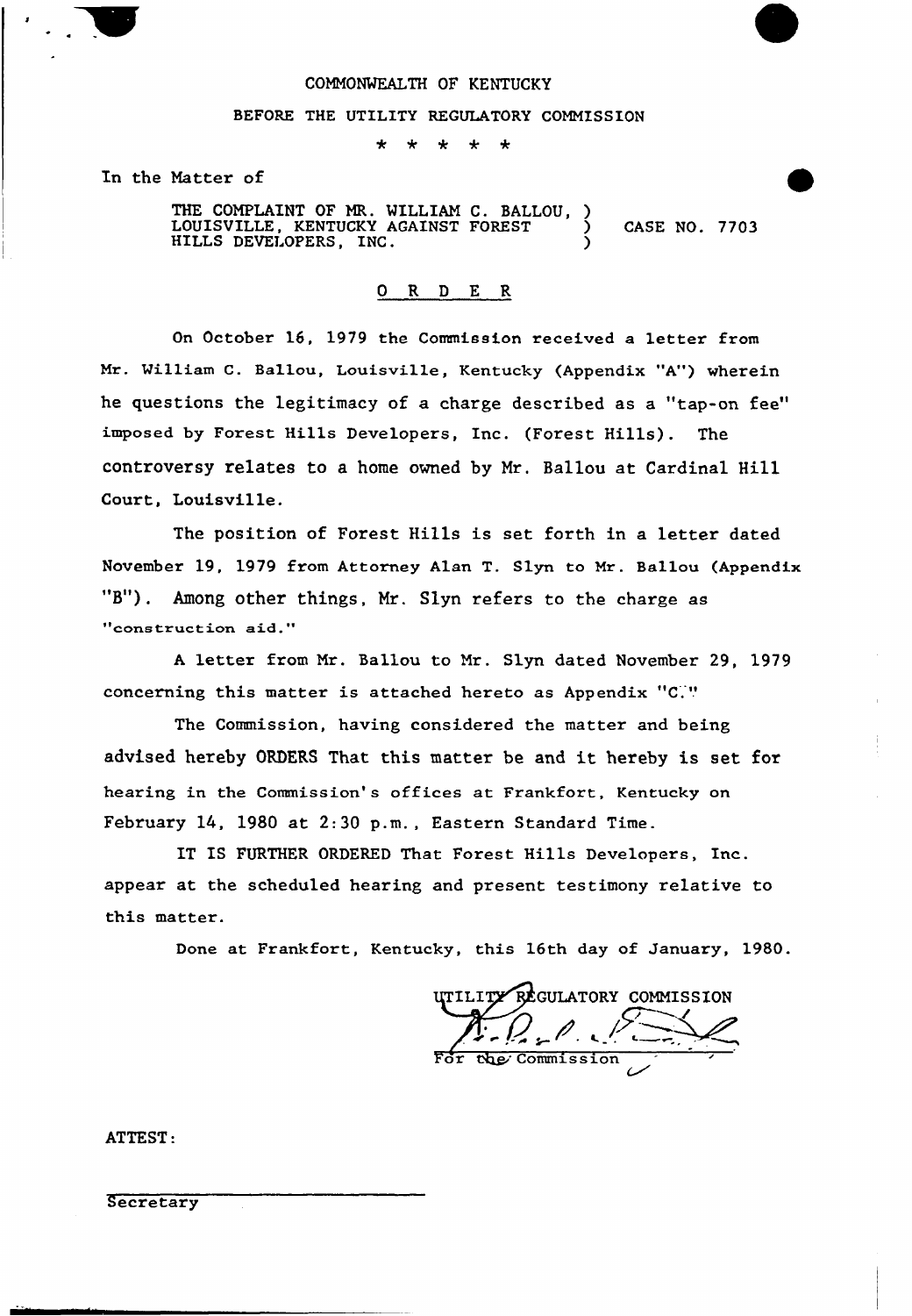

APPENDIX 502-459-6510

October 15, 1979

Jesus Commission<br>
Figure 2 16 1979<br>
Direction<br>
UTILITY RIGULATO<br>
COMMISSION<br>
Hemon COMMISSION, ORY

Division of Public Service Utilities Commission P.O. Box 615 Frankfort, Kentucky 40602

Attn: Richard

suB: Forest Hills Development, Inc. <sup>7329</sup> St. Andrews Church Red Iauisville, Kentucky 40214

Dear Gentlemen,

I am inquiring to the legitimate and fair charge for a sewer tap-on fee. In March 1978, I was oontenplating to purchase <sup>a</sup> track of land located at Cardinal Hill Court, Louisville, Kentucky. This land was owned by Jack Farley I am inquiring to the legitimate and fair charge for a sewer tap-on fee<br>In March 1978, I was contemplating to purchase a track of land located at<br>Cardinal Hill Court, Louisville, Kentucky. This land was owned by Jack Farle nated as track "0". Mr. Farley, at this tive, physically showed ne that the sewer lines were already laid to the property line of track "0". I asked him the cost of the sewer tap-on and he replied, "saying \$825.00." Nevertheless, we telephoned the office of Forest Hills Development, Inc. Sever Treatment Plant and they confirmed the \$825.00.

Afterwards, a few days latex, I purchased the property. I finished building my home on the property in March 1979. At the completion of the home I again called the sewer treatment plant and they had changed the fee to \$1000. Afterwards, a few days later, I purchased the property. I finished<br>building my home on the property in March 1979. At the completion of the home<br>I again called the sewer treatment plant and they had changed the fee to \$100 me. Thus, this month, October, 1979 they sent me a letter stating the fee is I protested this increase and they said they would recheck the fee and advise<br>me. Thus, this month, October, 1979 they sent me a letter stating the fee is<br>\$1200 and unless it is paid within 10 days it would go to \$1800.00. pears as an unscrupulous method of price gouging. Therefore, I am seeking any advice and assisting you can extend me.

Thanking you in advance for your quickest response. It appears any more delay in the resolvement of this matter will only result in higher pricing and financial embarrassment to me.

Cordially,

Milliam C. Ballcu

CB/jkw

Enclosure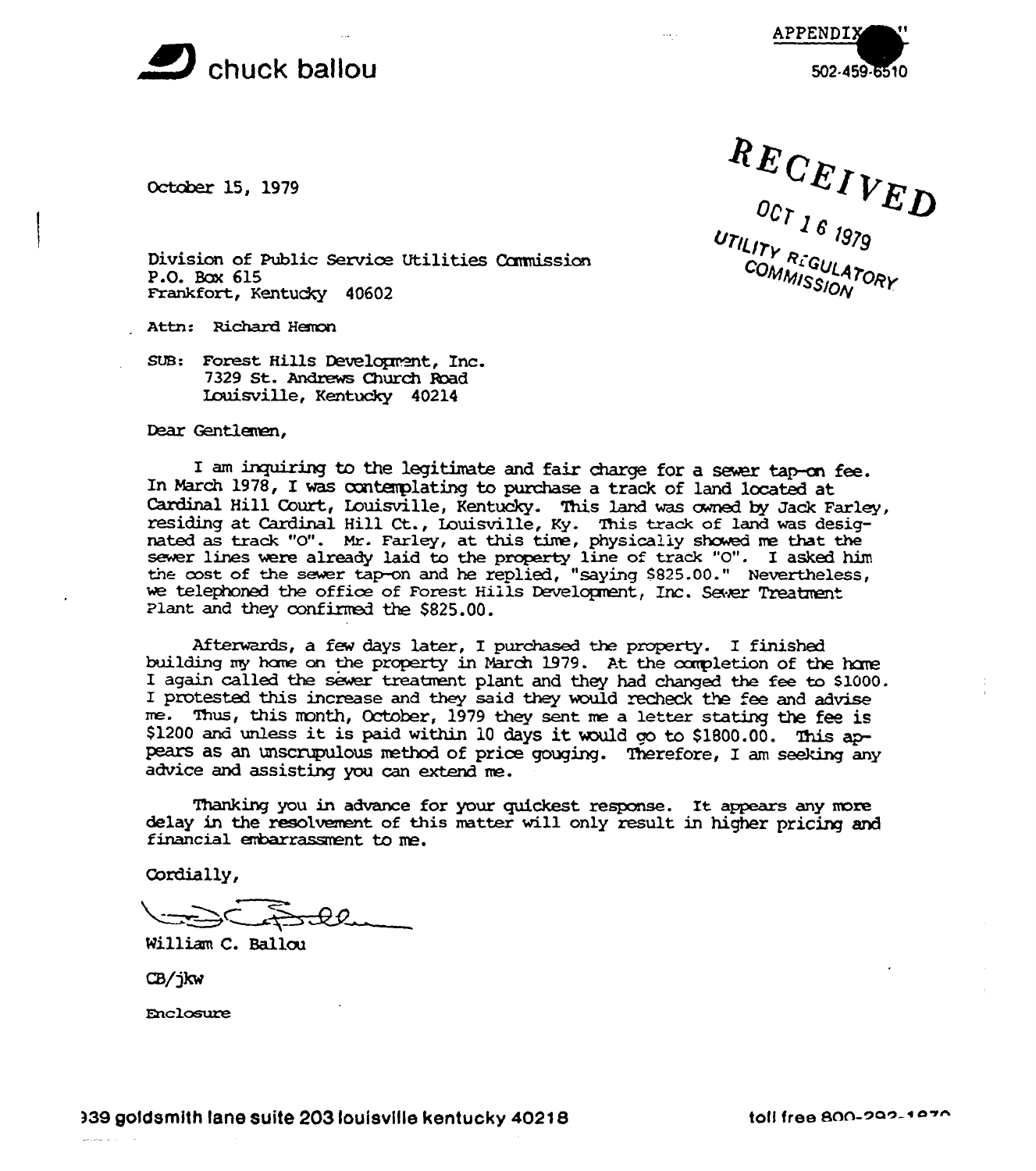

October 12, 1979

Charles Ballow "811 Cardinal Hill Ct. Louisv. Lie, Kentucky 40214

Dea: Siti

This letter is written in reference to our letter to you dated August 9. 1979 regarding payment of tap-in fee for your residence at discounted amount of \$1,200.00.

This letter is to inform you that payment must be received by our company on or before ten (10) days from the above date.

In the event the payment is not received on or before October  $\{2\}$ , 1979, the full amount of \$1,800.00 will be payable, and we shall refer the collection of said amount to our attorney.

Yours truly,

 $f: \mathcal{L} \rightarrow$ リカマス

A. b. Schiatter, President

**ABS:1**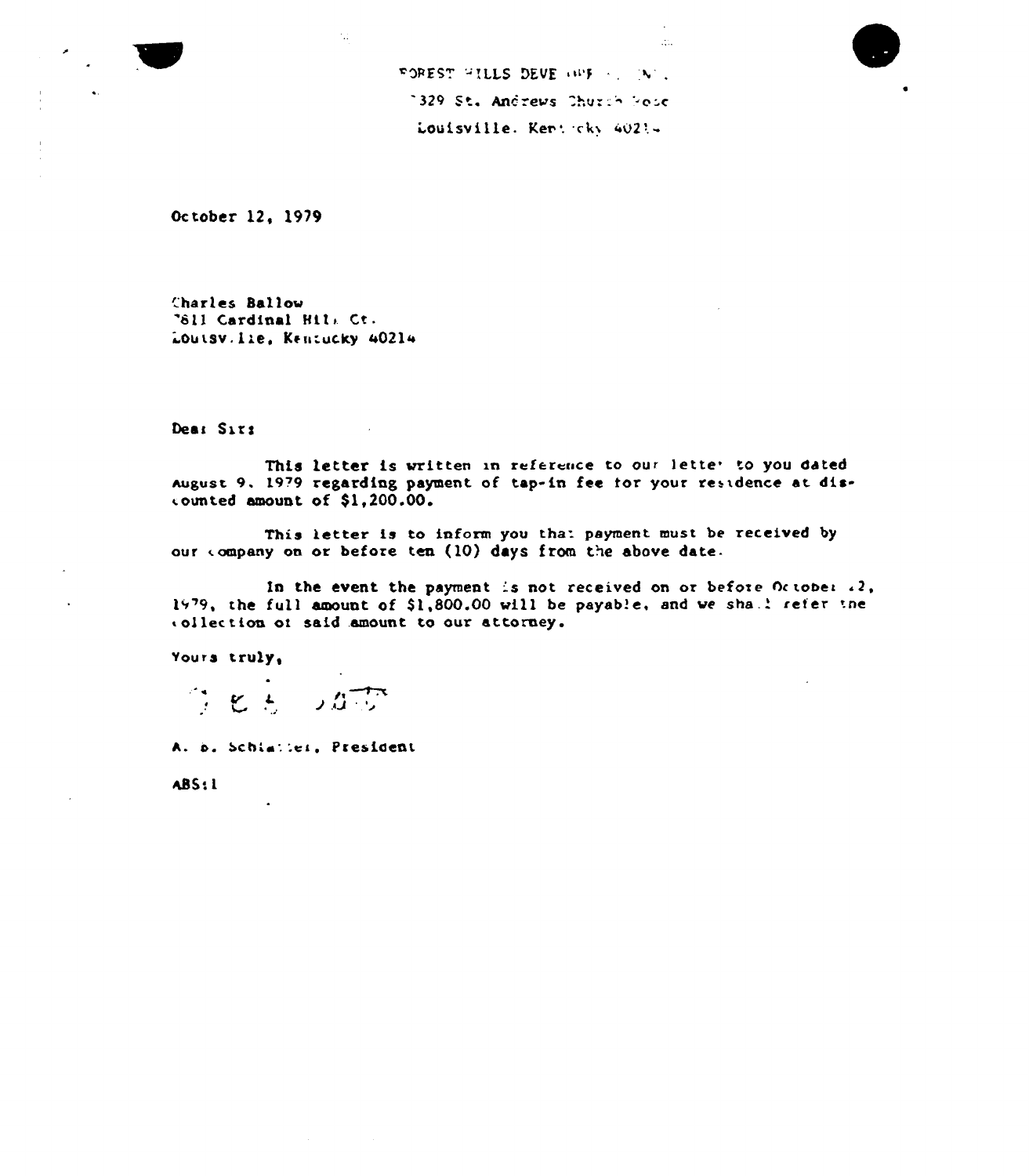APPENDIX "B"

 $\mathbf{i}$ 



310 WEST LIBERTY STREET-SUITE BIO LOUISVILLE, KENTUCKY 40202 (AC 802) 883-7661

November 19, 1979

Mr. William C. Ballou 7811 Cardinal Hill Court Louisville, Kentucky 40214

لمباديه والمالية والمتعارف والمالية

Dear Sir:

I represent Forest Hills Developers, Inc., and I write this letter to resolve the current controversy arising as a result of your unauthorized connection to the sewer lines of my client.

Let us put. the matter into perspective. Your residence at 7811 Cardinal Hill Court is outside the area which my client is obligated to serve. You connected to sewer lines without prior permission. Therefore, you are a trespasser.

As a trespasser, there are three alternatives. The first alternative is this. Since you have already connected, my client would be willing to allow your residence to remain on service if you will pay the construction aid charge which was in effect at the time you connected in March, 1979, plus interest on the charge from the time of connection. In March, 1979, the charge was \$1,200.00, and according to my calculations, accrued interest presently amounts to \$ 54.00. Therefore, your first alternative is to send me <sup>a</sup> certified check or bank cashier's check for \$1,254.00.

The second alternative is that you immediately disconnect from the sewer line of Forest Hills.

If you wish to pursue either the first or second alternative. this should be completed by one week from date of this letter. If you do not pursue either the first or the second alternative, then we will assume that you desire to pursue the third alternative, which we will take as your invitation to Forest Hills Developers< Inc. to come out and disconnect your property from their line.

In view of all the time, effort and expense which you have already put my client to, and in view of the fact that you are a trespasser who is using the service of my client without any legal right or basis, I submit that a week is a generous amount of time in which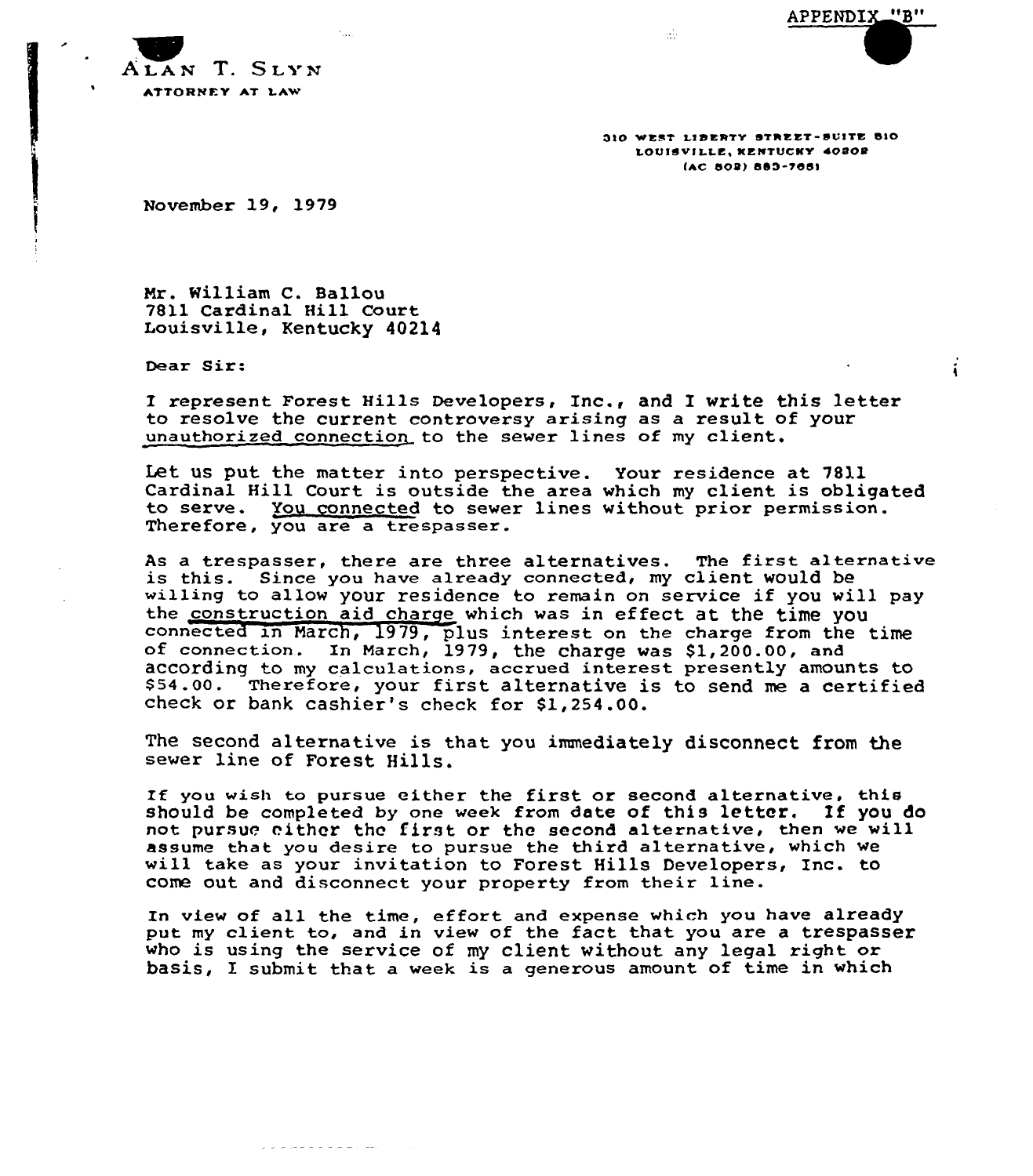ALAN T. SLYN ATTORNEY AT LAW

땂

Mr. William C. Ballou November 19, 1979 Page Two

 $\ddot{\cdot}$ 

to resolve the situation. I am sure you understand that by making<br>this unauthorized connection, you have taken the property of my client and have rendered yourself liable to punitive damages if my client were inclined to take the matter into court. However, at this point the situation is <sup>a</sup> very simple one where you can either pay the charge which is fair and reasonable, or you can discontinue the service .

I trust that nothing further will ' required beyond the writing of this letter. I-see no necessit, or any further action on my part, and I think it only fair to tell you that if further action is required,  $\acute{\chi}$ t will be taken without any further notice to you.

Yours very truly, ALAN T. 8

ATS/pjt

cc: Forest Hills Developers, Inc.